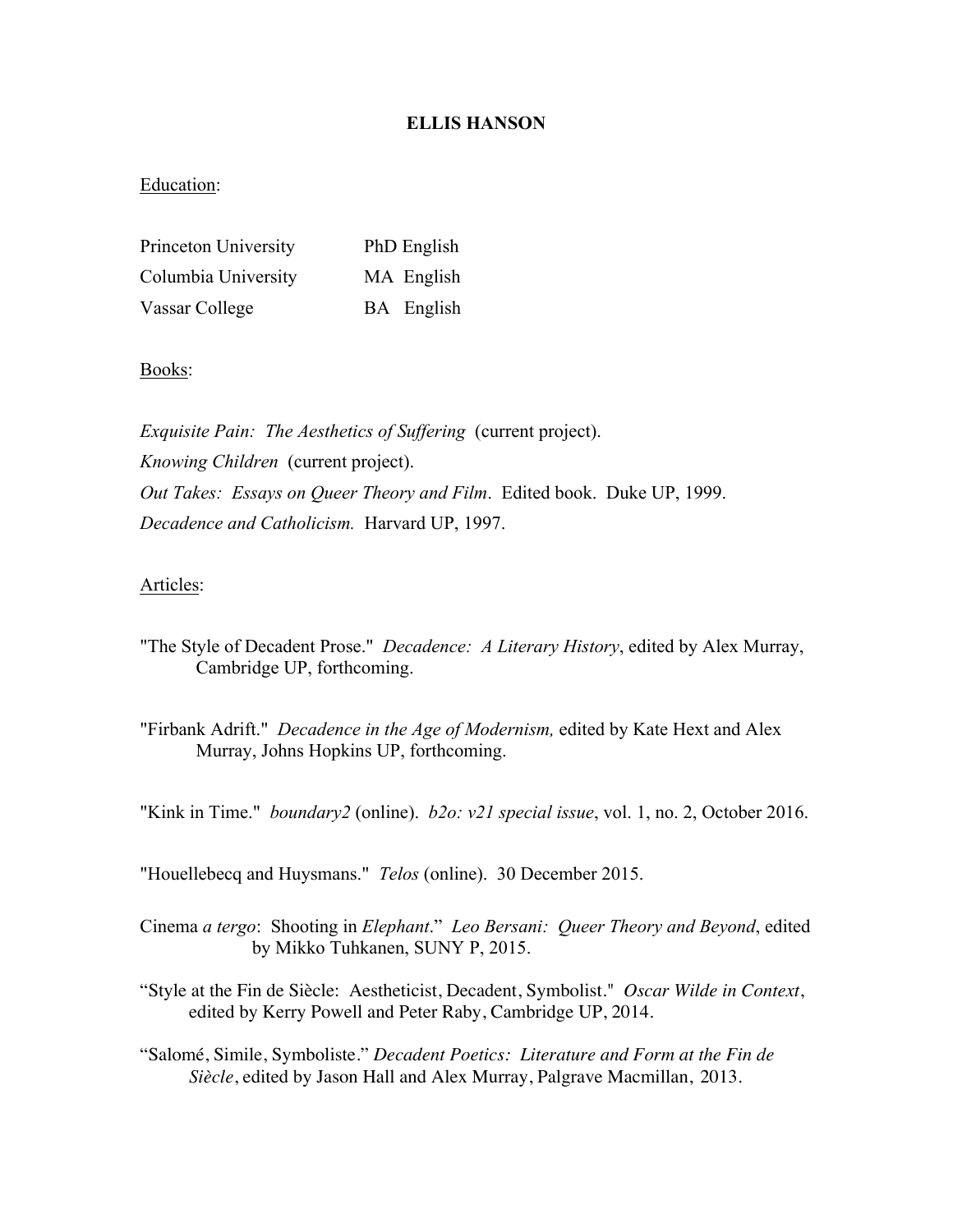"The Languorous Critic." *New Literary History*, vol. 43, no. 3, 2012.

"Wilde's Play." *Victorian Studies,* vol. 54, no. 3, 2012.

"Introduction" and "The Child as Pornographer." *Digital Desire*, special issue of *South Atlantic Quarterly*, vol. 110, no. 3. 2011, pp. 583-600, 673-692.

"Aught an Eunuch Has." *Shakesqueer*, edited by Madhavi Menon, Duke UP, 2011.

- "The Future's Eve: Reparative Reading after Sedgwick" *Theory Now*, special issue of *South Atlantic Quarterly*, vol. 110, no. 1, 2010.
- "Teaching Shame." *Gay Shame*, edited by David Halperin and Valerie Traub, U of Chicago P, 2010.
- "Queer Theory, Gothic Narrative, Paranoid Pleasure." *Routledge Companion to Gothic*, edited by Catherine Spooner, Routledge, 2009.
- "Technology, Paranoia and the Queer Voice." Reprinted in *Queer Screen*, edited by Jackie Stacey and Sarah Street, Routledge, 2007.
- "Queer Theory." *The Johns Hopkins Guide to Literary Theory & Criticism.* 2<sup>nd</sup> ed., edited by Michael Groden, Martin Kreiswirth, and Imre Szeman, Johns Hopkins UP, 2005.
- "Knowing Children: Desire and Interpretation in *The Exorcist*." *Curiouser: On the Queerness of Children,* edited by Natasha Hurley and Steven Bruhm. U of Minnesota P, 2004.
- "Confession as Seduction: The Queer Performativity of the Cure in Sacher-Masoch's *Venus im Pelz*." *Performance and Performativity in German Cultural Studies*, edited by Andrew Webber, Peter Lang, 2003.

"Screwing with Children in Henry James." *GLQ*, vol. 9, no. 2, 2003.

"Wilde's Exquisite Pain." *Wilde Writings: Contextual Conditions,* edited by Joseph Bristow, U of Toronto P, 2002.